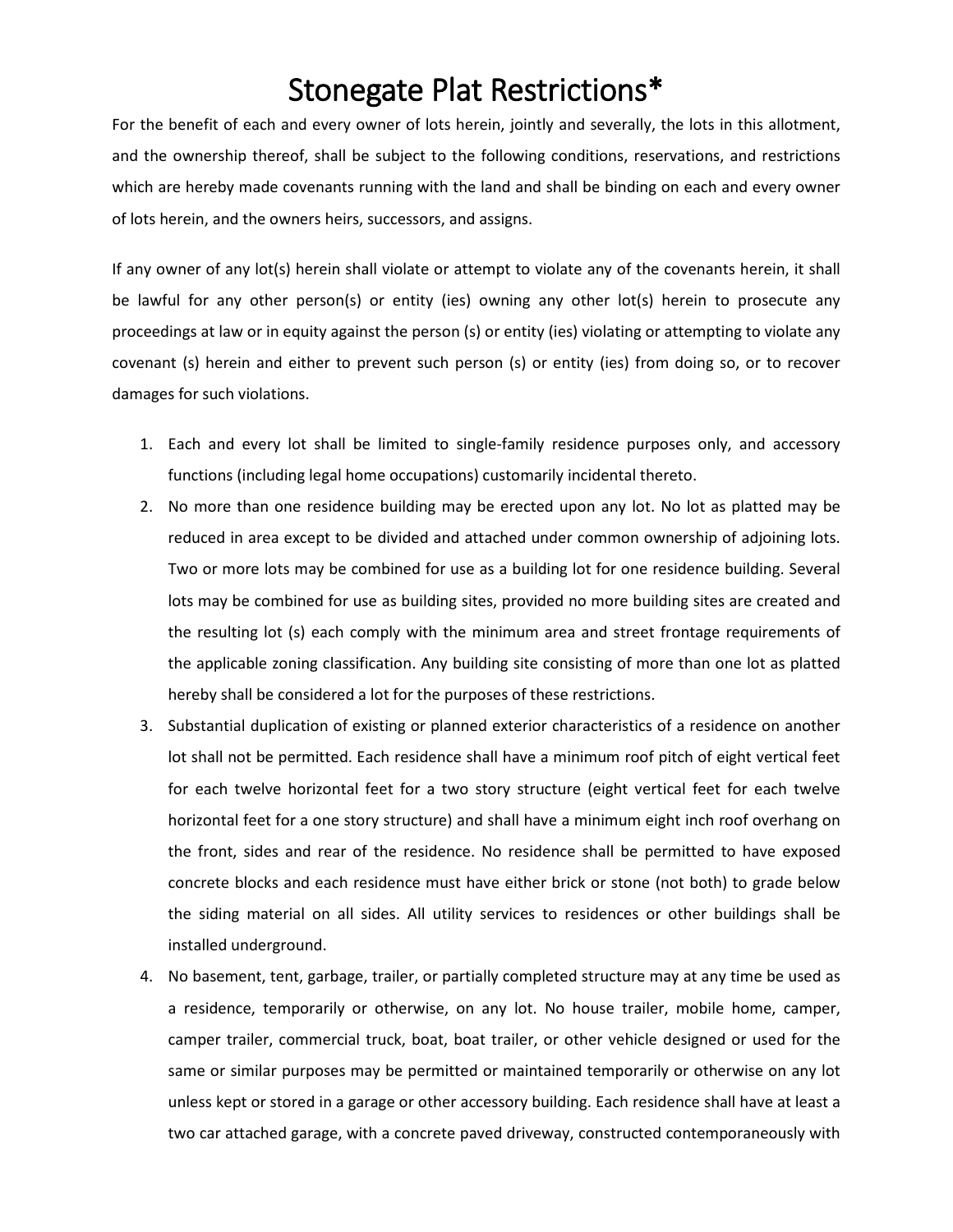the residence; and the garage vehicle door shall not directly face any street frontage of the lot on which it is constructed, except that on a corner lot the garage vehicle door may face the side street frontage if the lot does not reasonably permit a back entry. The allotter may permit a front entry garage if the shape of the lot prevents establishment of a side or rear entry garage as part of a home whose floor area is similar to that of homes on neighboring lots. Such relief, for example, would be appropriate for a cul-de-sac lot with restricted front yard area.

- 5. No one story residence building may be erected having a floor area less than 2,000 square feet. No two story residence building may be erected having a floor area less than 2,400 square feet. For the purposes of the foregoing, the term "floor area" shall exclude attached garages, verandahs, open porches, breezeways, attics and basements.
- 6. Not more than one (1) freestanding accessory building may be erected and maintained on a lot for the purpose of housing equipment and/or vehicles. Such building shall conform in appearance to the residence on the lot.
- 7. No dwellings or garages may be erected and maintained on any other lot nearer to the front or side street lines than the building setback lines shown on this plat, nor nearer than twelve and one half (12-1/2) feet to any side line or fifty (50) feet to any rear line of any building site.
- 8. No nuisance or advertising signs, billboards, or similar devices shall be permitted, erected or maintained on any lot or part thereof, within this allotment, except those advertising the sale, rental, or leasing of the property on which they are located. All swings, teeter-totters, sliding boards, basketball hoops or courts, tennis or volleyball courts, swimming pools or other recreational or play equipment, courts , or devices shall be maintained, installed, or erected only in the rear yard of a lot but not in the front of any building line. No television satellite dish greater than eighteen (18) inches in diameter shall be permitted on any lot unless otherwise approved by the developer or assigns. Such satellite dish must be behind the residence.
- 9. No cattle, swine, poultry, or other animals than domestic household pets may be kept or harbored on any lot. Domestic pets (including cats and dogs) shall be limited to those which live within the house and shall be limited in number to not more than four (4) domestic pets at any time.
- 10. Fences and hedges over three feet in height may not be erected or maintained forward of the building line shown on this plat. Any fences to the rear of such building line shall not exceed the height prescribed by the applicable zoning authority. Notwithstanding the foregoing, no chain link or cyclone fence shall be permitted on any lot.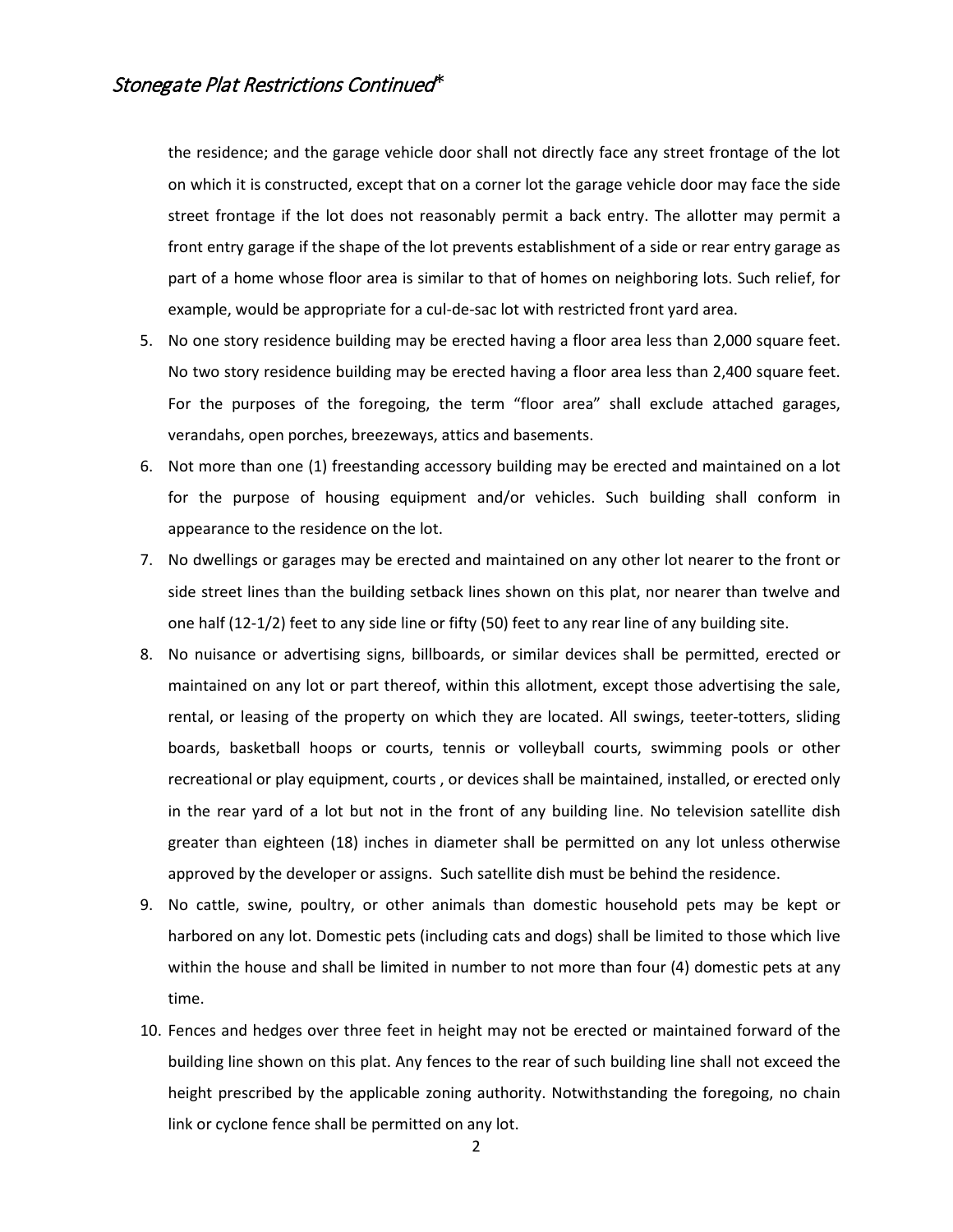- 11. Easements ten (10) feet in width, the exterior lines of which are coextensive with the front, side and rear lines of each lot (as defined in item 2 hereof) line are hereby reserved along all front, side and rear lot lines for gas lines, for light, power and communication lines and conduits; for sewage and drainage; and for any other utility or public purposes.
- 12. No refuse piles, trash, junk, weeds, underbrush, abandoned vehicles, or unsightly growths of any nature may be permitted to grow or remain upon any lot, and the allotter shall continue or retain the right , after reasonable notice to any owner permitting weeds, underbrush or other unsightly growths to grow or refuse piles, junk, trash, or abandoned vehicles to remain on his, her, their or its lot to enter upon such lot of such owner (s)and cut and/or remove the same at the expense of such owner (s) and such entry shall not be deemed a trespass. No owner of any lot shall be permitted to throw, cast, pile, dump or otherwise place trash, cut grass, leaves, tree or shrub trimmings, paper, stones, brick or other debris or refuse within the street right-of-way or upon any vacant lot whether adjacent to the lot (s) of such owner or not, nor burn or attempt to burn any such debris or refuse thereon, and the expense of removal of any such debris or refuse, as well as any damage resulting from such burning or attempted burning may be recovered from such owner (s) throwing, casting, piling, dumping or otherwise placing it on such vacant lot by the owner (s) of such vacant lot. No rubbish, trash, garbage, or waste materials shall be kept outside any residence except in sanitary containers which shall be kept (except for periodic trash pick-up days) within enclosed areas or screened from public view.
- 13. All lawns, trees, shrubs and hedges shall be properly trimmed at all times. Owners are required to maintain their front and side yards free of lawn equipment, lawn tools and toys when such equipment, tools and toys are not in use.
- 14. These restrictions may be amended or revised by a favorable 80% vote from the owners of the lots shown on this plat on a basis of one vote per lot (as defined in item 2 hereof) provided the developer gives its consent, in writing, until all the lots owned by the allotter are sold.
- 15. Failure of the allotter to enforce any of the restrictions contained herein shall in no event be construed to be in any manner a waiver of, acquiescence in, or consent to a further or succeeding violation of the restrictions. However, the failure, refusal, or neglect of the allotter to enforce said restrictions or to prevent violations thereof shall in no event make the allotter liable for such failure, neglect or refusal.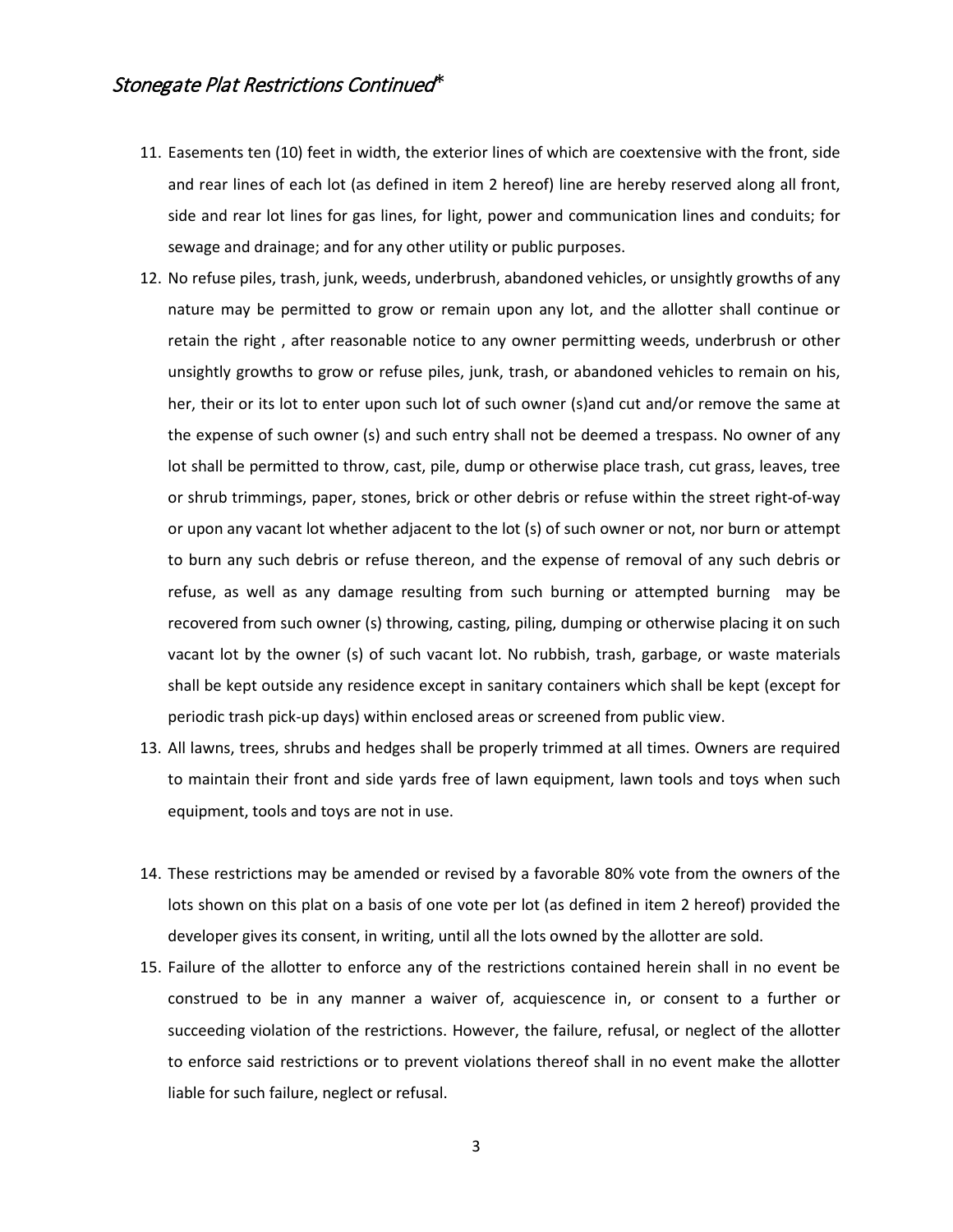- 16. The allotter reserves the right to amend, change, cancel or add to any or all of the aforementioned provisions when it deems such course of action advisable.
- 17. The allotter or his duly appointed representative reserves the right to establish grades and slopes on the premises in the allotment and to fix the grade at which any building or structure shall be hereafter erected or placed, so that the same may conform to a general plan wherein the established grade and slope of each lot, as the lots on either side having due regard for natural contours and drainage of the land. No buildings shall be erected or altered on any lot until the construction plans have been approved by the allotter as to quality of workmanship and materials, harmony of external design with existing structures, and location with respect to topography and finished grade elevation. All chimneys shall be constructed of masonry materials. No metal or wood faced chimneys are permitted.
- 18. Invalidation or unenforceability of any one or more of the provisions herein by judgment or court order shall in no manner affect any of the other provisions hereof, and such other provisions shall remain in full force and effect.
- 19. No outdoor laundry clothes lines or outdoor television antennas shall be permitted on any lot.
- 20. During construction, lot owners must use silt fence, straw bales and any other means necessary to minimize erosion and keep drainage swales and creeks as clean as possible.
- 21. During construction, lot owners must sweep the portion of the street in front of their lot (s) to keep it clean of all mud or any other debris.
- 22. No development may take place within any area designated as "open space". All open spaces shall be owned and maintained by the Homeowner's Association.
- 23. Lot owners and/or builders, contractors, or subcontractors employed by lot owners shall be responsible for damage they cause to culverts, ditches, manholes, underground utilities, paving, curbs, storm sewers, catch basins, and other improvements, and shall promptly repair said damage. They shall not enter upon any other lot without the permission of the owner, and they shall be held responsible for any damage they cause to the trees on neighboring lots. All building materials shall be confined to the building site. Building debris such as tree trimmings, stumps, landscaping or building wastes, shall be cleaned up and removed weekly during building operations. No dirt from excavation shall be removed from the allotment without the permission of the allotter. The allotter may designate locations within the allotment where the dirt may be placed, and at no cost to the allotter. Each lot owner shall be responsible for the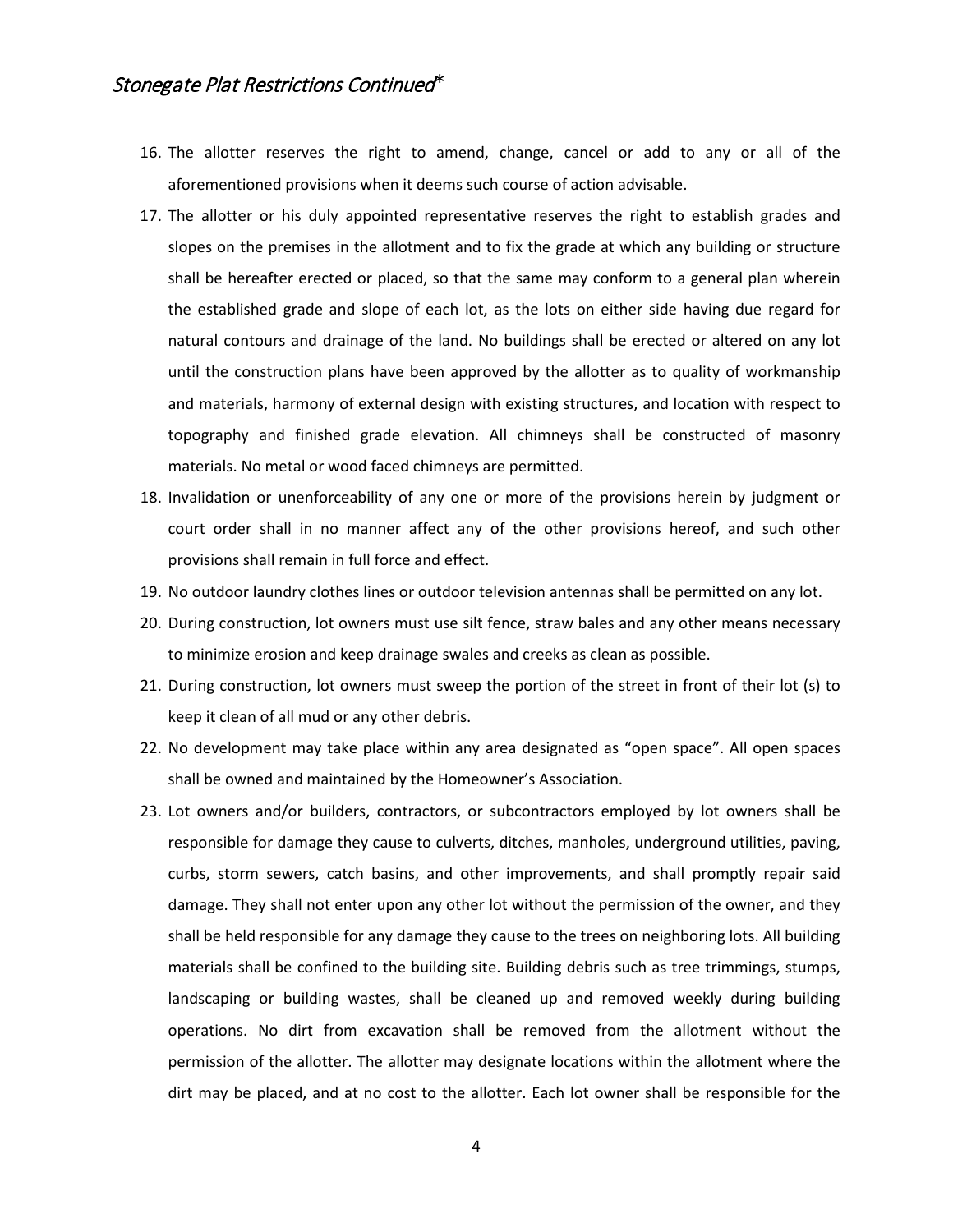damage caused by concrete transit trucks which serve his lot and which dump or wash out excess concrete at a location other than the lot being served.

- 24. As used herein, the term "the allotter" shall include the developer, its successor or assigns, or any other agency to whom its functions, rights and duties here under have been delegated in writing.
- 25. The open space is for the use and enjoyment of all owners within the allotment.
- 26. Deed restriction area. The purpose of this restriction is to provide the grantor, its successors and assigns, with a view of the above - described area in a state as close to its natural state as reasonably possible. Under this restriction, the servient tenement may not undertake any of the following activities in area: cutting any live tree, changing any natural water course, changing any drainage-way existing at the time this restriction area was created, erecting any building or structure of any kind, or installing or placing any recreational equipment.
- 27. Above-ground swimming pools are prohibited except kiddy pools and hot tubs. Kiddy pools are defined as pools 18" deep or less. Hot tubs shall only be placed on a concrete pad/patio attached to the back of the home or built into decks and not just free standing in the yard. The kiddy pools, hot tubs and in-ground pools shall not be located in the front yard, side yards or driveways. All approved pools are subject to the Streetsboro city codes and other applicable laws.
- 28. No motorized vehicles shall be parked on any lawn area. All vehicles must be operational and have current license plates, unless the vehicle is parked in a garage.
- 29. All costs and expenses, including reasonable attorney's fees, incurred by the Association or any person to enforce these restrictions or to prevent or remedy a violation of these restrictions shall be paid by the person found to be in violation of these restrictions. The court shall include such costs, expenses and attorney's fees in its order or award against the party found to be in violation of these restrictions. The provision shall not be applicable to the Allotter.
- 30. Unless sooner transferred by Allotter to the Stonegate Landowner's Association, upon the sale of the last lot within the development by the Allotter the Landowners Association shall automatically succeed to the Allotter's rights with respect to the within Restrictions without the necessity of further instruments or documentation.